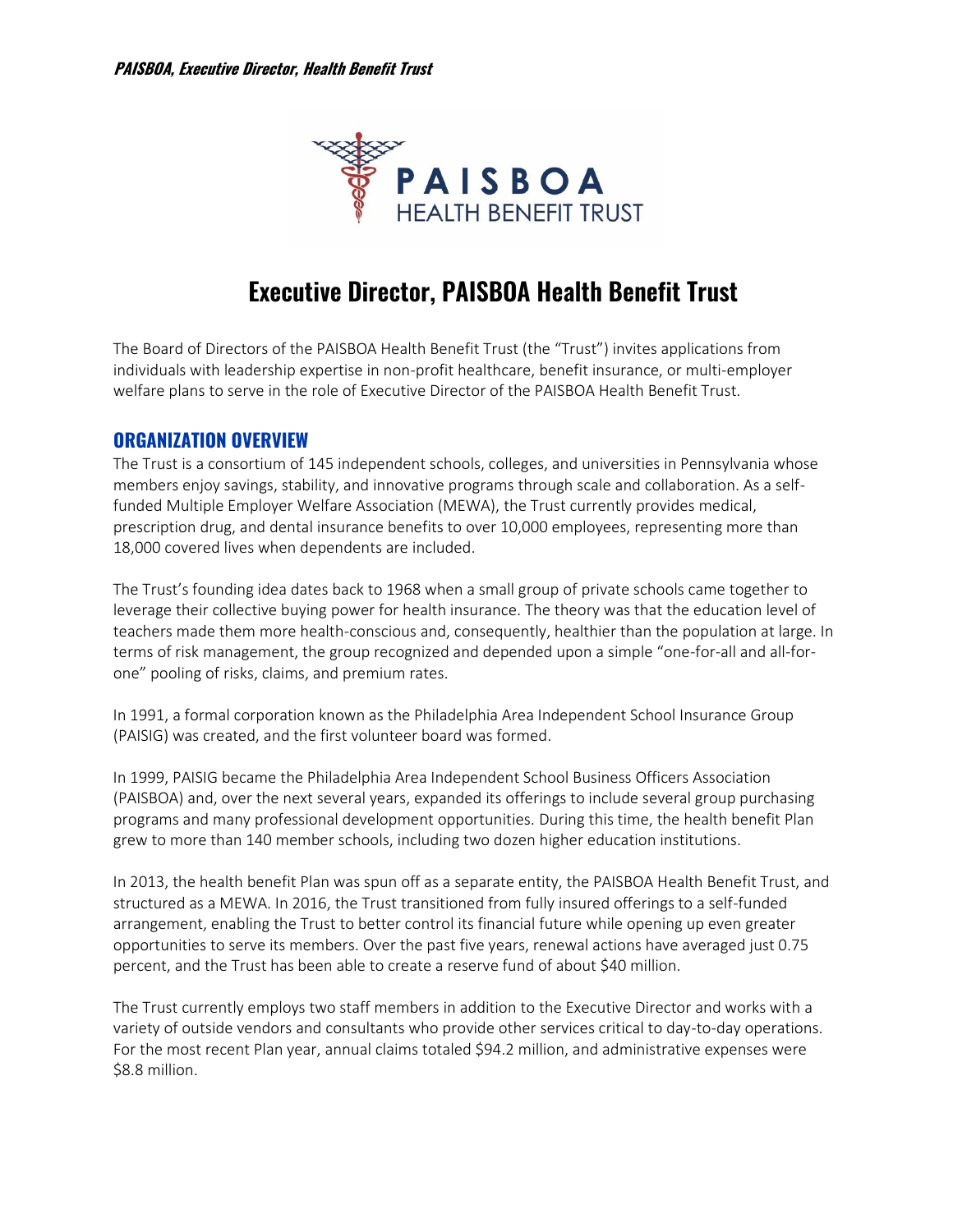### **PAISBOA, Executive Director, Health Benefit Trust**

# **MISSION AND VISION**

#### *Mission*

The PAISBOA Health Benefit Trust provides, to eligible PAISBOA member schools, quality health benefit plans that deliver long-term value and stability for the Trust and its enrolled participants.

#### *Vision*

The PAISBOA Health Benefit Trust is committed to providing benefit programs that promote improved health and well-being for all current members as well as future generations, and to extend these programs in a fiscally responsible manner through growth in membership.

## **THE ROLE OF THE EXECUTIVE DIRECTOR**

Working under the direction of the Trust Board, the Executive Director is responsible for developing and managing the strategic goals of the Trust. The Executive Director will exercise independent judgment in program planning, while directing and coordinating the complex strategies needed to deliver quality health plans to member schools.

Working with the Board to develop a vision and a strategy that advances the Trust to its next development stage, the Executive Director will provide leadership in the following areas:

- Managing the Trust in compliance with current laws, including ERISA, HIPAA, the Pennsylvania Insurance Code rules and regulations, and the Affordable Care Act, in collaboration with counsel when appropriate.
- Maintaining current knowledge of healthcare industry best practices and trends, including wellness initiatives.
- Administering contracts of the Trust and managing relationships with vendors, consultants, and other parties.
- Managing the Trust's financial systems, including budgeting, banking, and investments in accordance with the Trust Board policies.
- Serving the Trust Board in an educational and advisory capacity, developing recommendations, and submitting reports.
- Serving as the face of the Trust and as chief education, marketing, and customer service leader with both member and prospective schools.
- Collaborating with counsel to track and develop proposals to ensure ongoing compliance with Pennsylvania and federal laws, rules, and regulations.
- Managing all aspects of the Trust office and staff.
- Providing reliable and consistent customer service to the Trust membership, including making regular visits to member schools.

## **DESIRED QUALIFICATIONS AND CHARACTERISTICS**

The Executive Director will possess many of the following experiences, capabilities, and personal attributes:

● Ability to establish and maintain effective working relationships with the Trust Board as well as its vendors, constituents, and industry representatives.